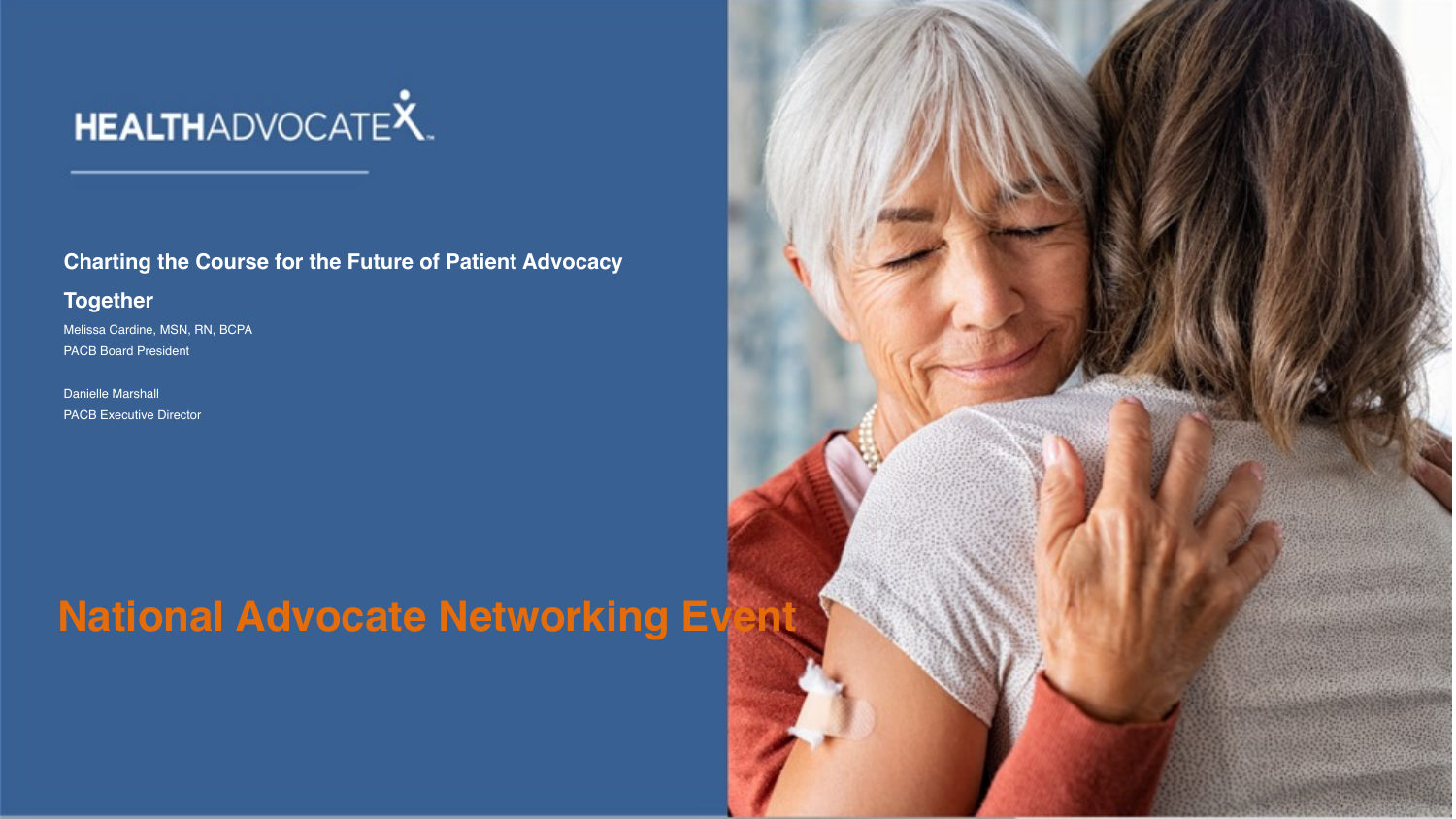

# **Agenda**

- Benefits of Certification
- Job Analysis and Application
- BreakOuts Will Address 3 Questions:
	- How Has Your Role Changed?
	- Where Can We Expand Our Role?
	- Share A Resource/Tip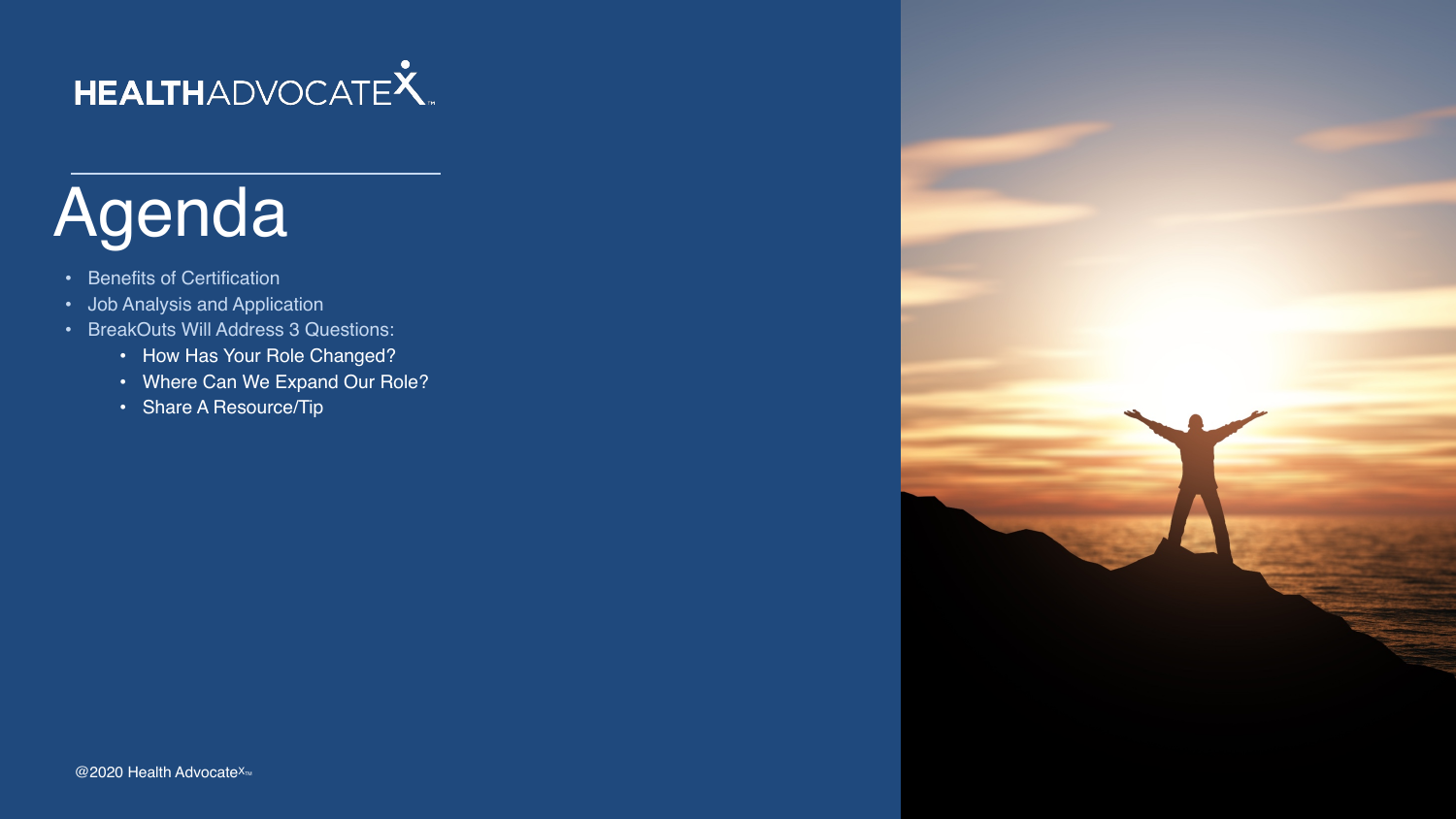

## LEARNING OBJECTIVES

- 1.Describe the importance and value of credentialing and standard setting in professional disciplines.
- 2.Define the differences between certification, certificate program, licensure, and accreditation.
- 3.Describe how a Job Analysis Study provides a framework for professional practice.
- 4.Identify the top areas of practice and work settings for patient and health advocates.**HEALTHADVOCA**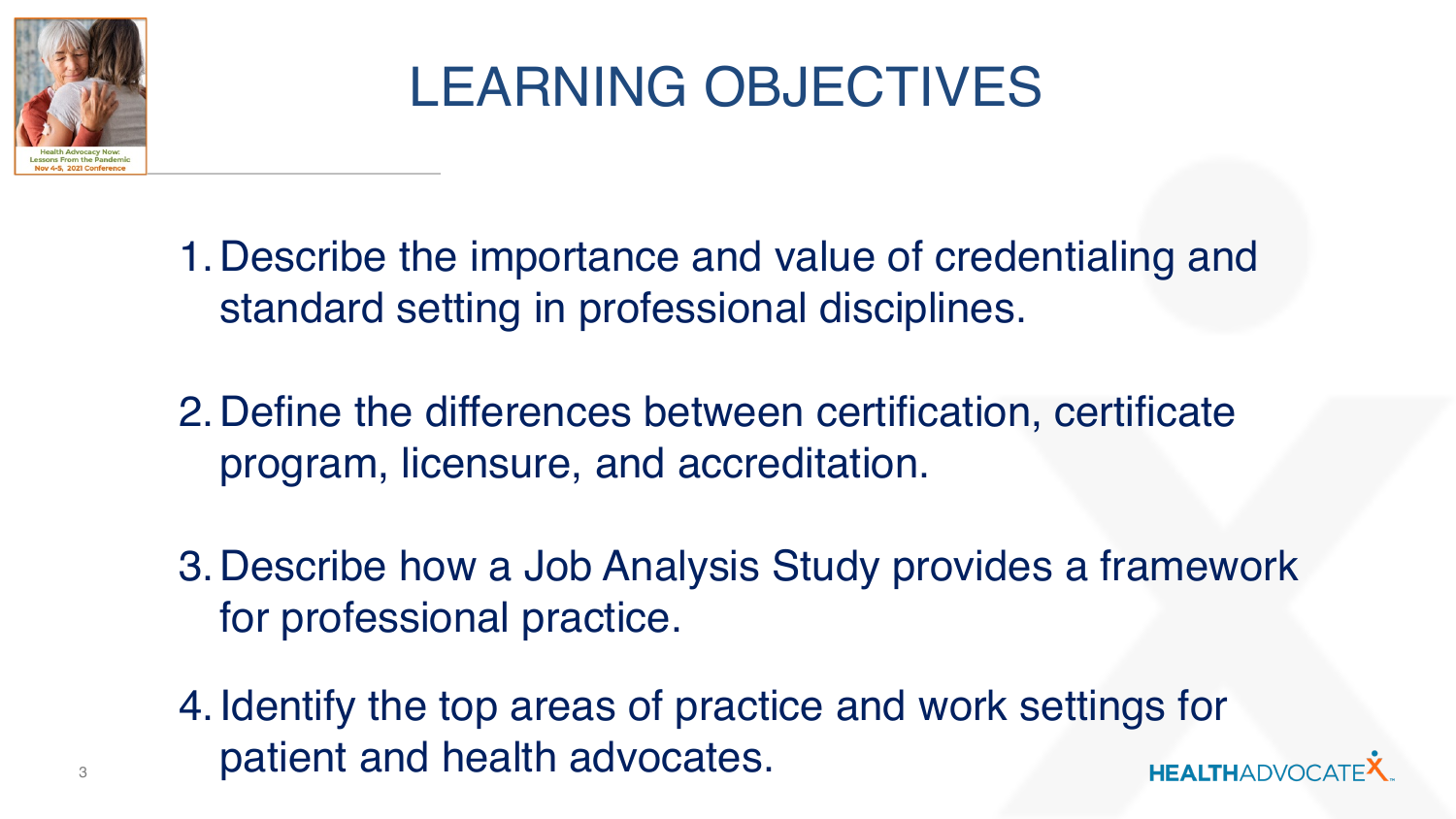

## WHY EARN THE BCPA

- BCPA certification is the only nationally recognized credential for professional patient and health advocates.
- Certification helps to ensure that BCPAs have met the standards and competencies defined by the Patient Advocate Certification Board.
- Advocates holding the BCPA credential are subject to sanctions, including suspension or revocation of the BCPA mark if they violate the standards.

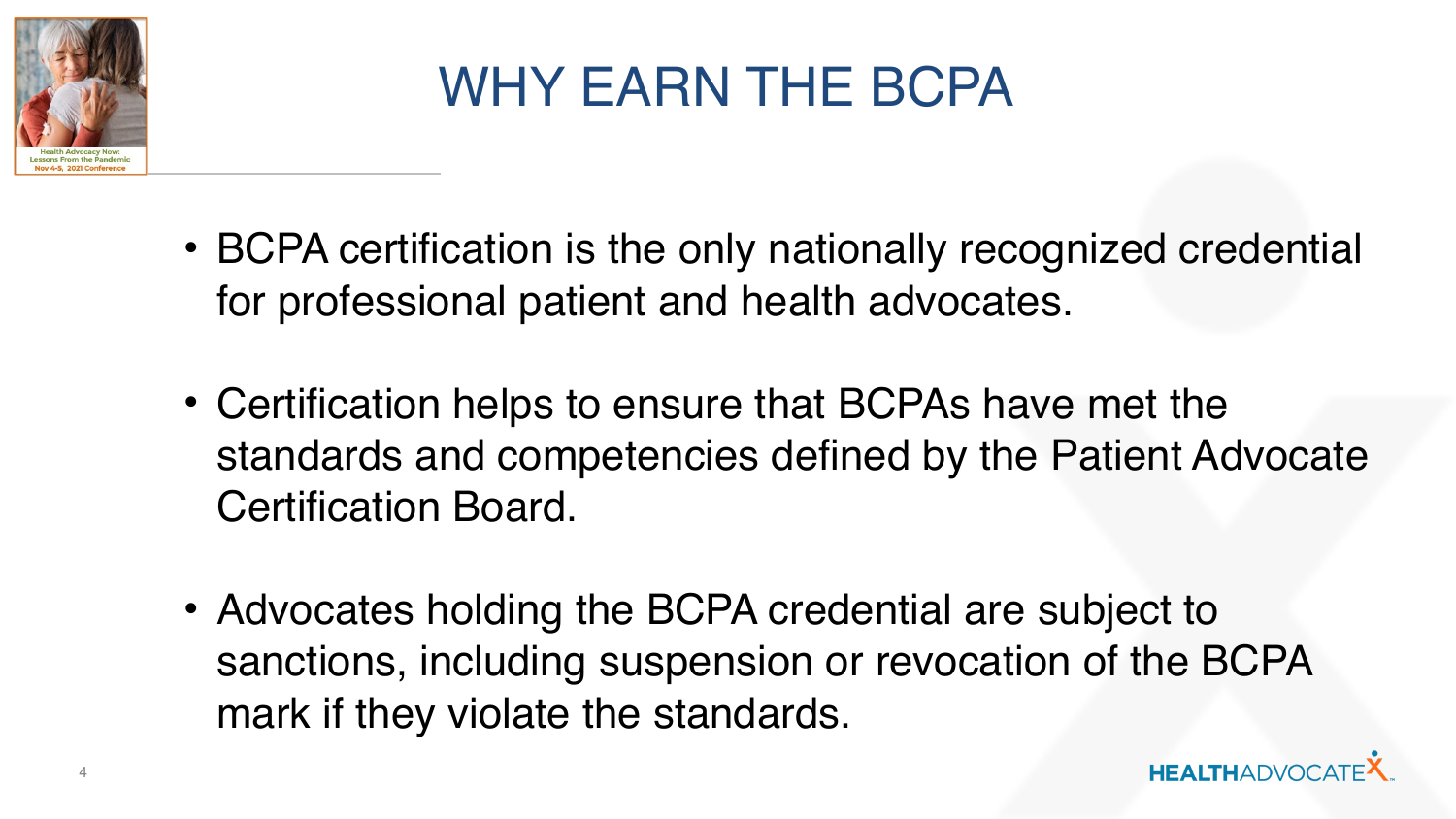

## ENEFITS OF CERTIFICATION TO A PROFESSION

- Increases and improves visibility and stature of the profession within a larger industry.
- Improved understanding of the profession by related disciplines.
- Creation/enhancement/expansion of academic programs and professional development programs.
- Avoidance of government regulation.
- Visibility of the profession within the public.

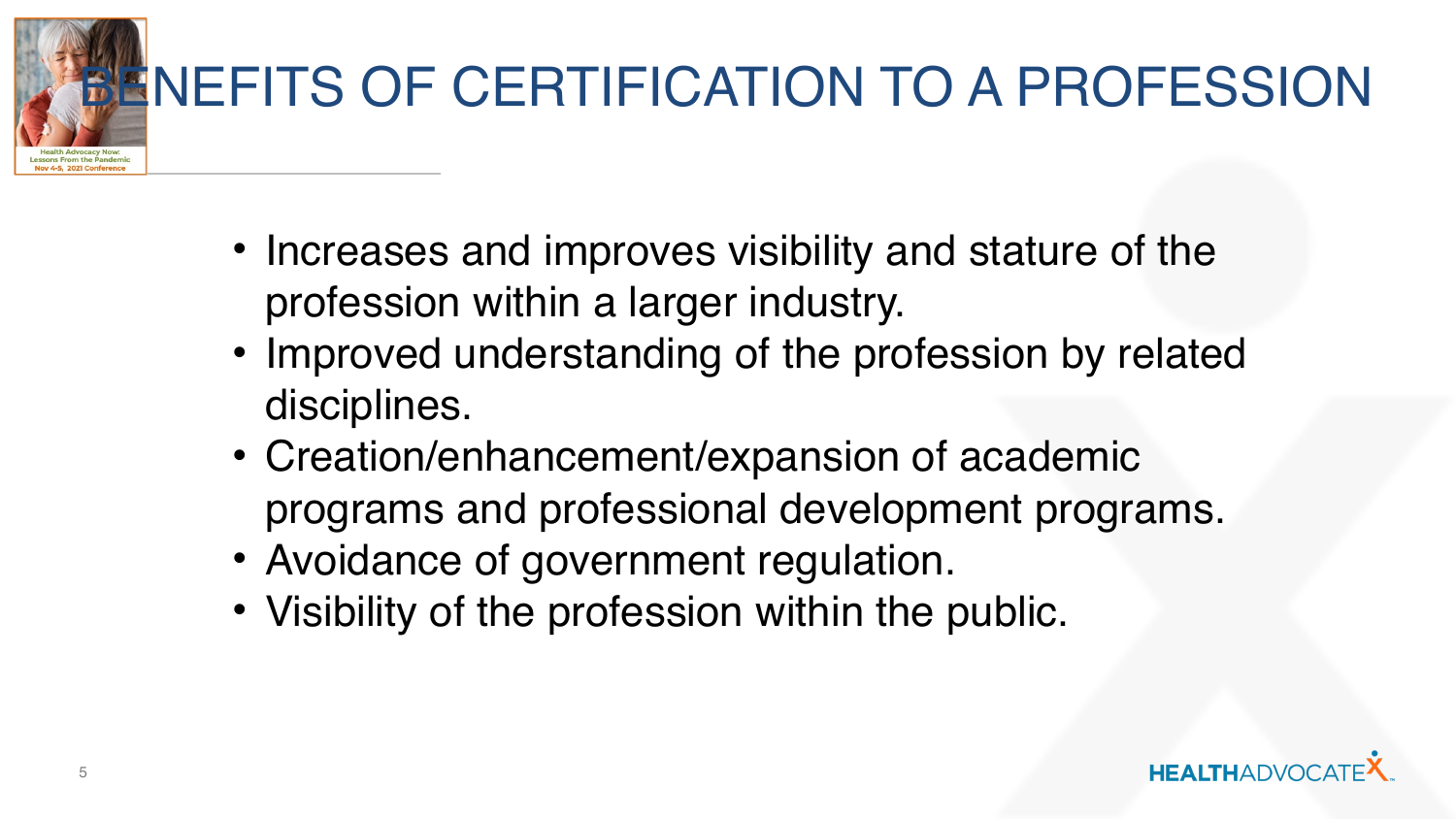

### WHAT IS A PROFESSION

- Refers to individuals who earn their living by performing an activity that requires a certain level of education, skill or training.
- There is typically a required standard of competency, knowledge or education that must be demonstrated (i.e., certification or licensure).
- Must adhere to a defined Code of Conduct and Ethical Standards.

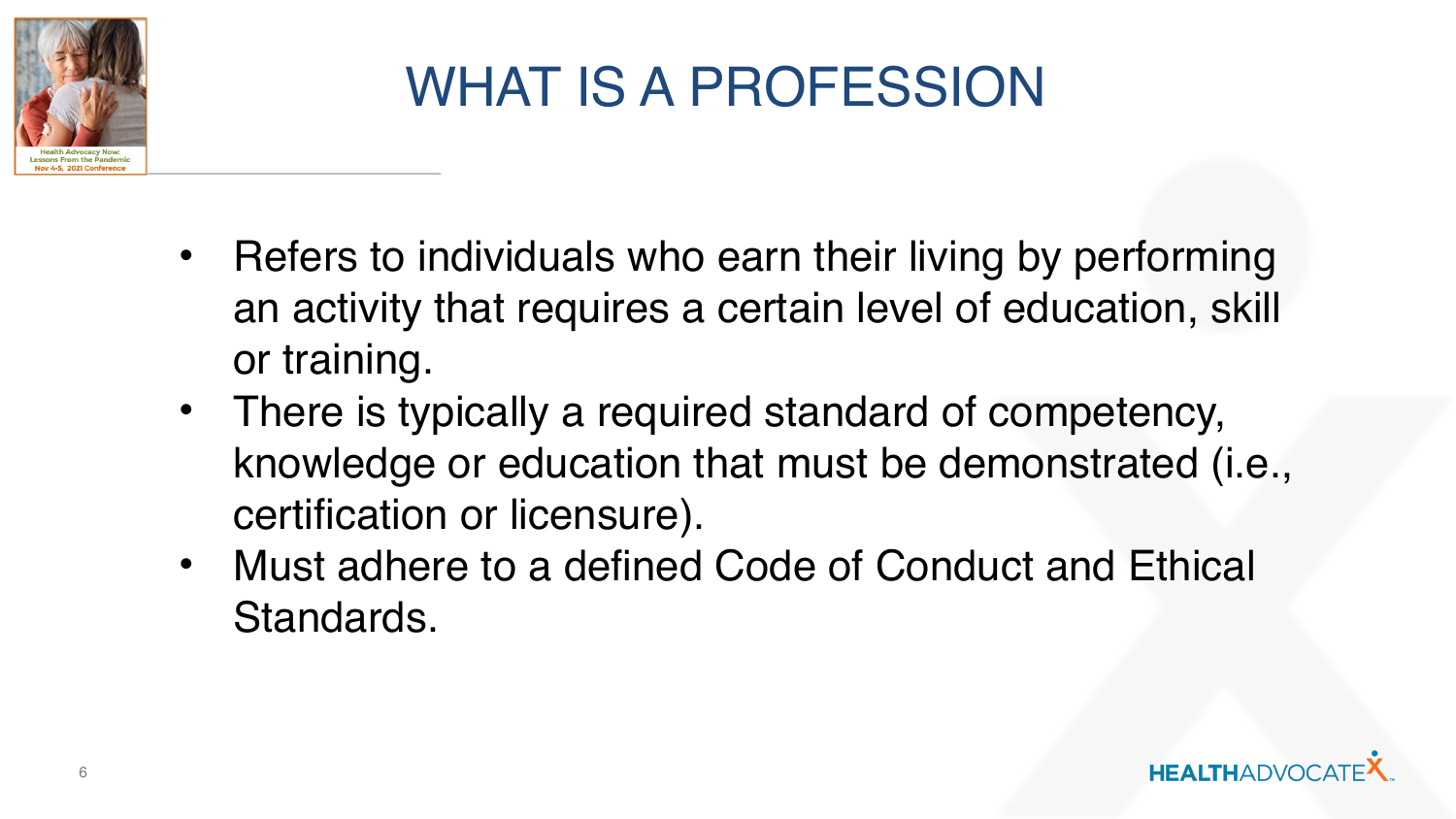

## **CERTIFICATION**

A comprehensive assessment of an individual's knowledge, skills/experience and abilities based on a body of knowledge pertaining to a profession or occupation.



@2020 Health Advocate $X_{T_M}$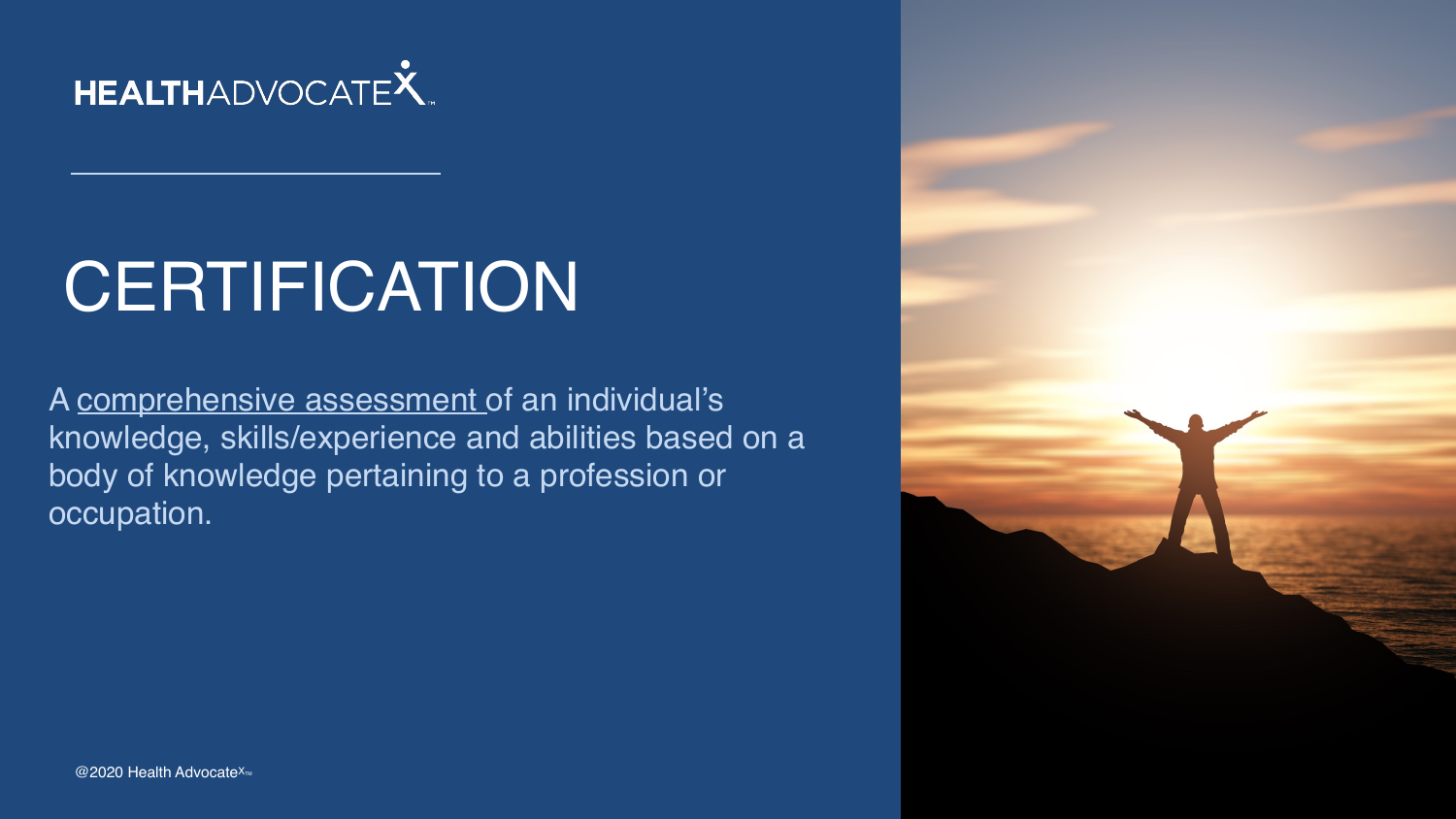

## **CERTIFICATE**

Different from a certification program in that it focuses on learning events and is based on completion of a defined coursework.

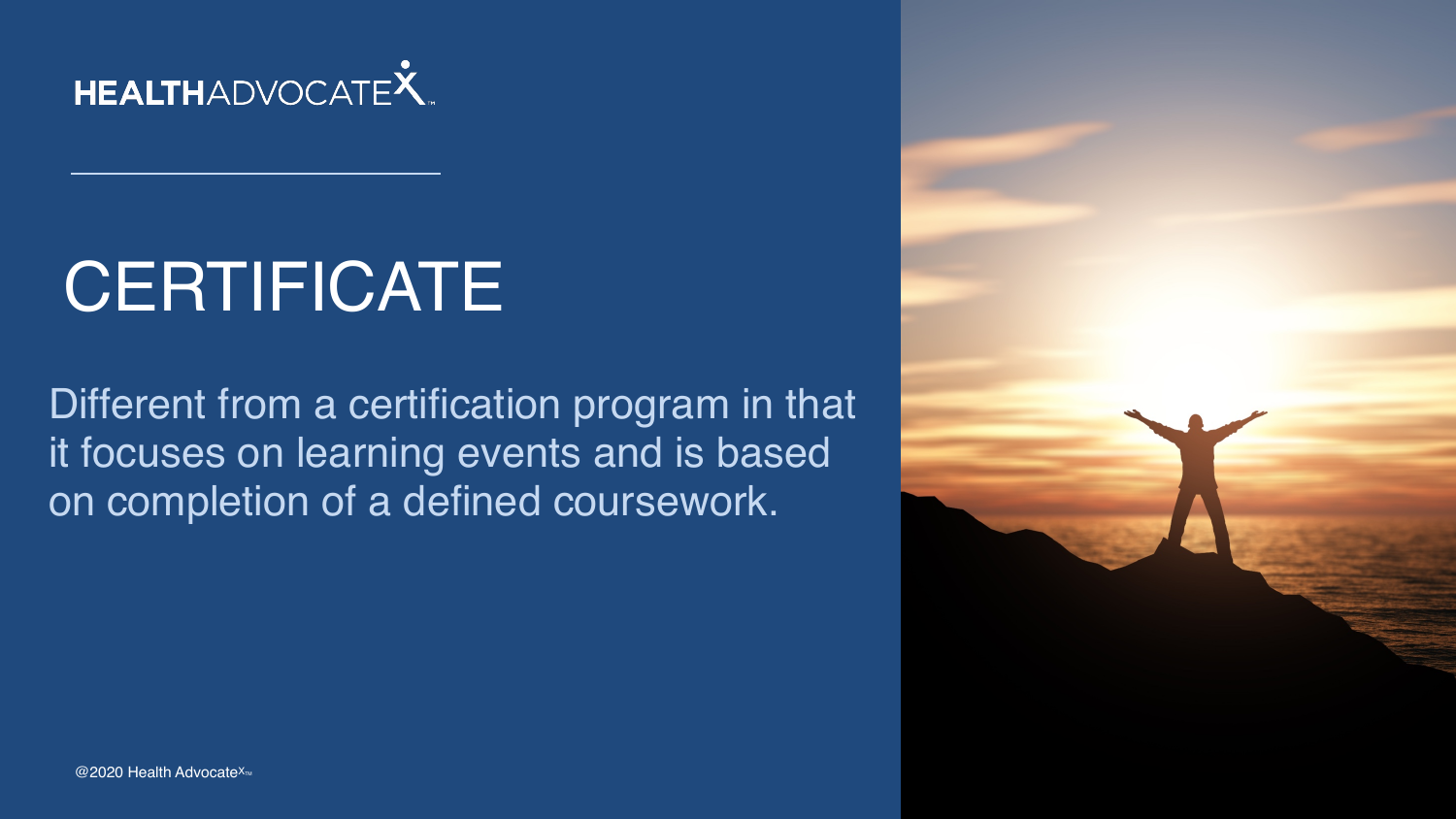

## LICENSURE

A comprehensive assessment of an individual's knowledge, skills, and abilities based on a body of knowledge pertaining to a profession or occupation. Typically regulated by the states and may be required in order to practice a specific profession.

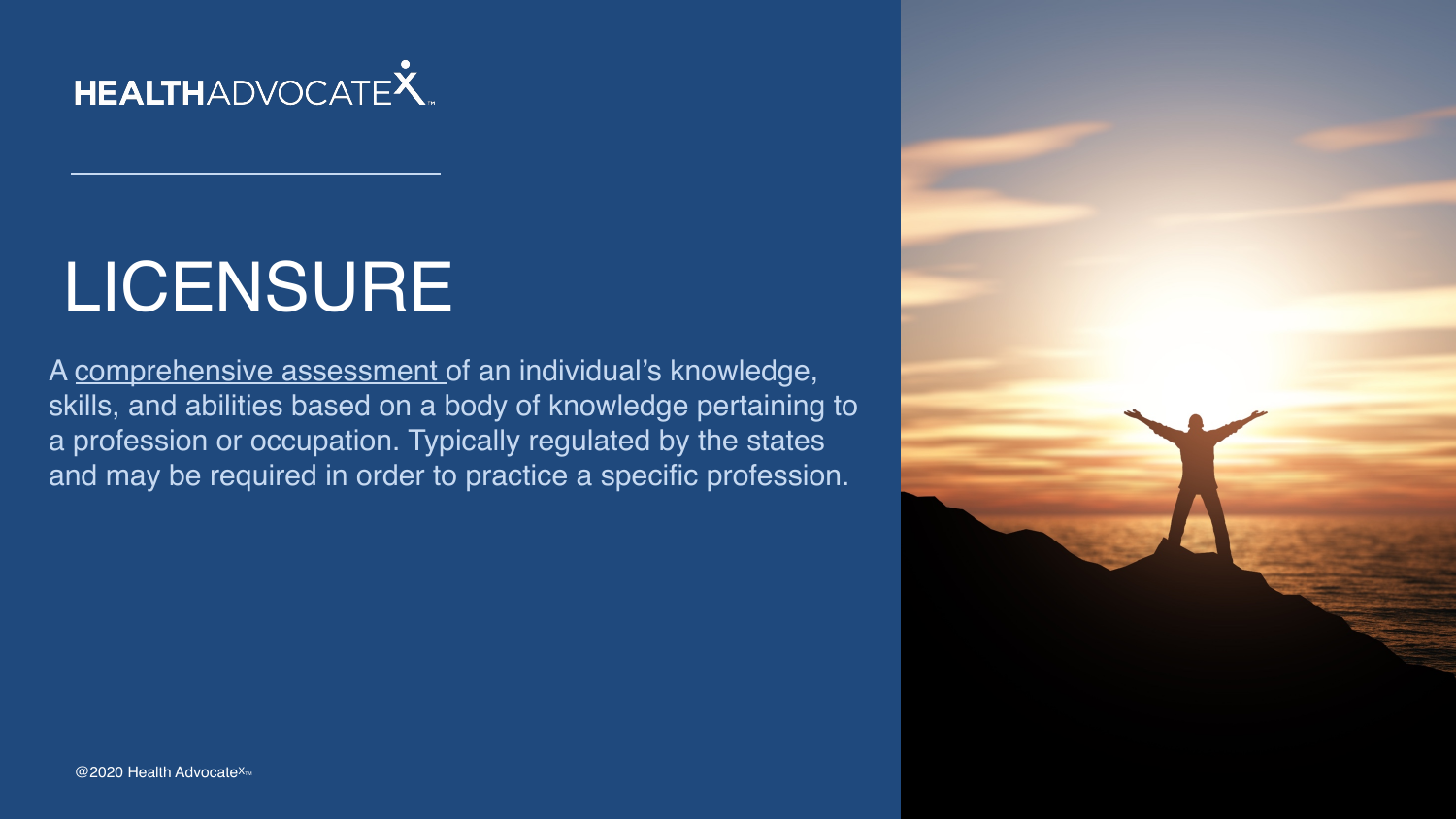

## **ACCREDITATION**

A neutral third party's formal declaration that a certification program is developed, maintained and administered in a way that meets relevant norms and standards.

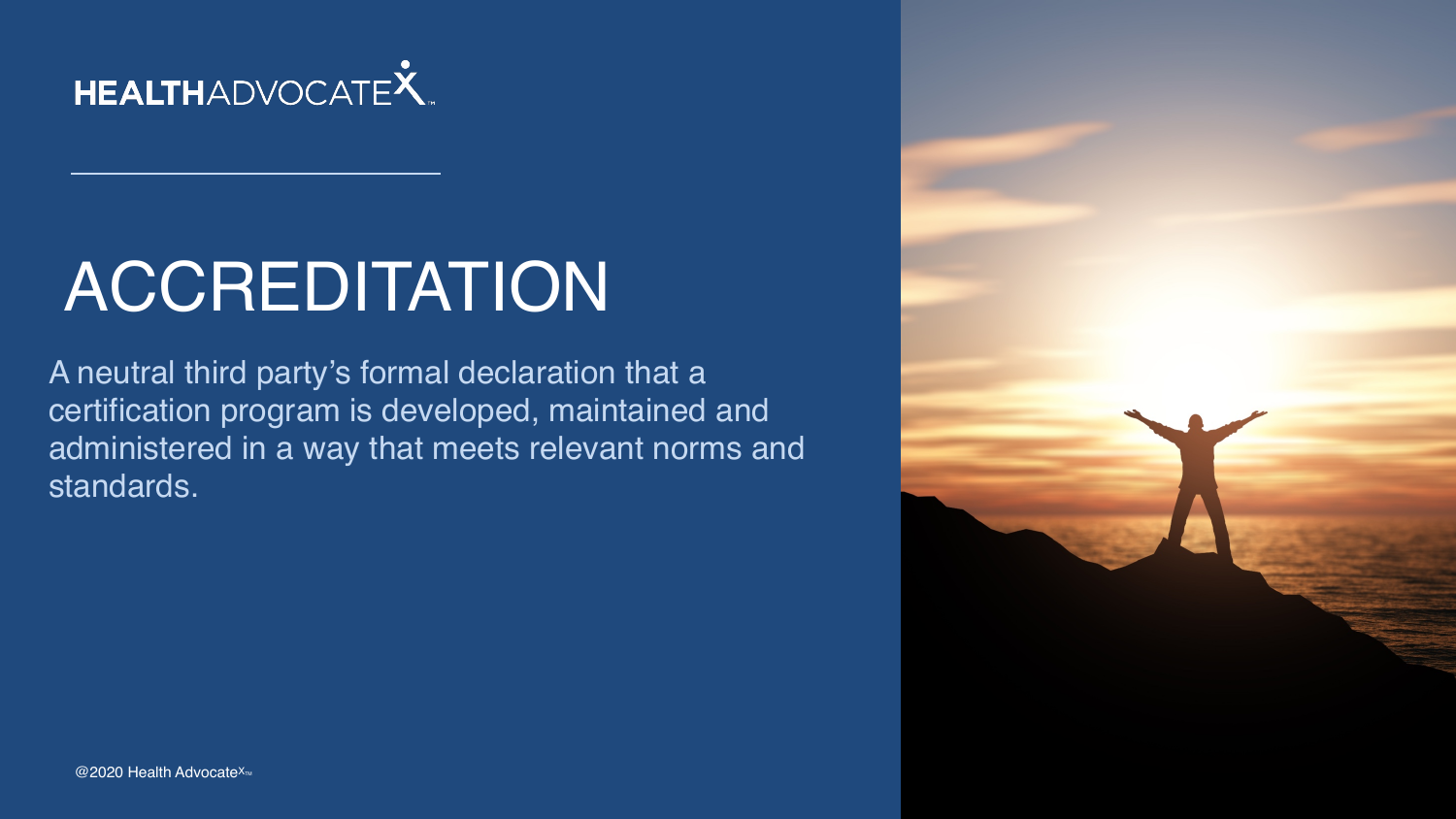

### STRATEGIC PRIORITIES

- Conduct a comprehensive analysis of patient & health advocate roles to identify the domains of practice.
- To develop and validate the tasks, knowledge, skills and abilities related to work performed by patient and health advocates.
- To utilize the findings for development of a competency framework and body of knowledge for the profession.

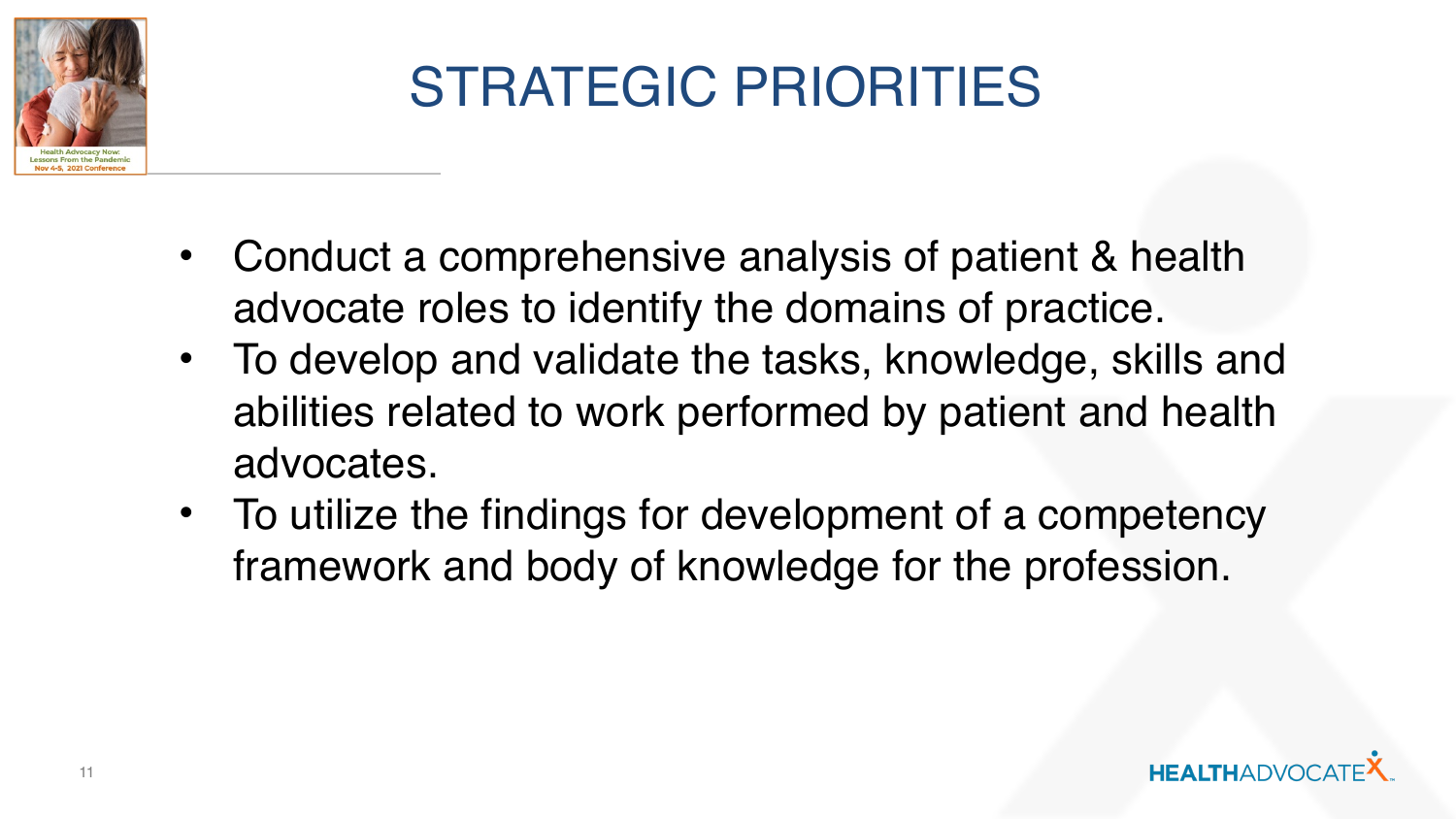

## WHAT IS A JOB ANALYSIS

- 1. Also known as Job Task Analysis, Practice Analysis or Role and Function Study.
- 2. A research study designed to **obtain descriptive information** about the tasks performed in a job and the knowledge needed to adequately perform those tasks.
- 3. Uses survey methodology to collect data.

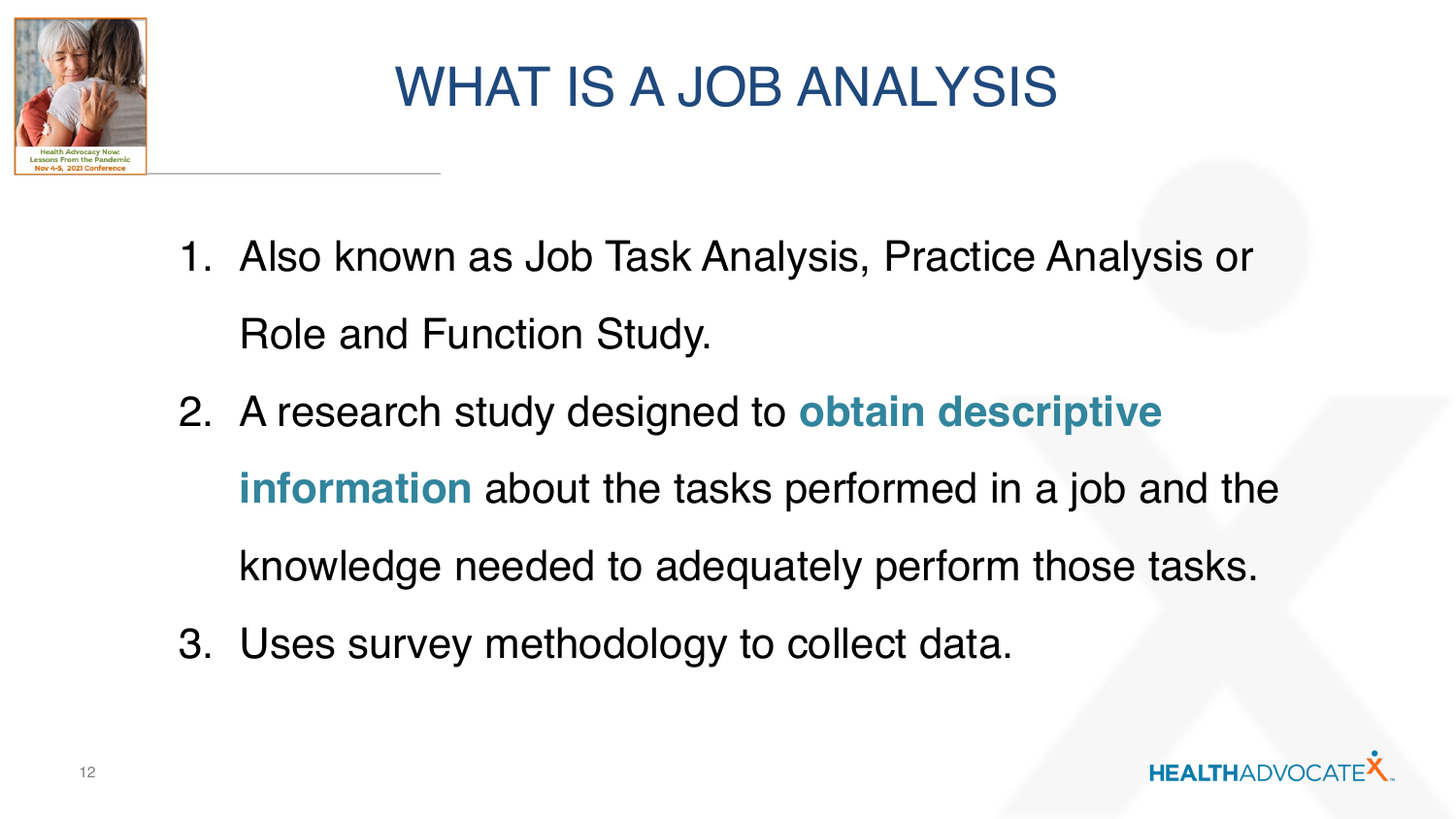

## WHY IS IT IMPORTANT

1. Purpose of a certification examination is to identify individuals who possess at **least the minimum knowledge and experience** necessary to perform the job competently and safely.

2. **For public protection** - the Job Analysis focuses on the critical competencies required to protect the public.

3. Entry Level Practitioners – helps to **ensure the competencies** addressed in the analysis **reflect HEALTHADVOCATEX professional situations** commonly encountered by entry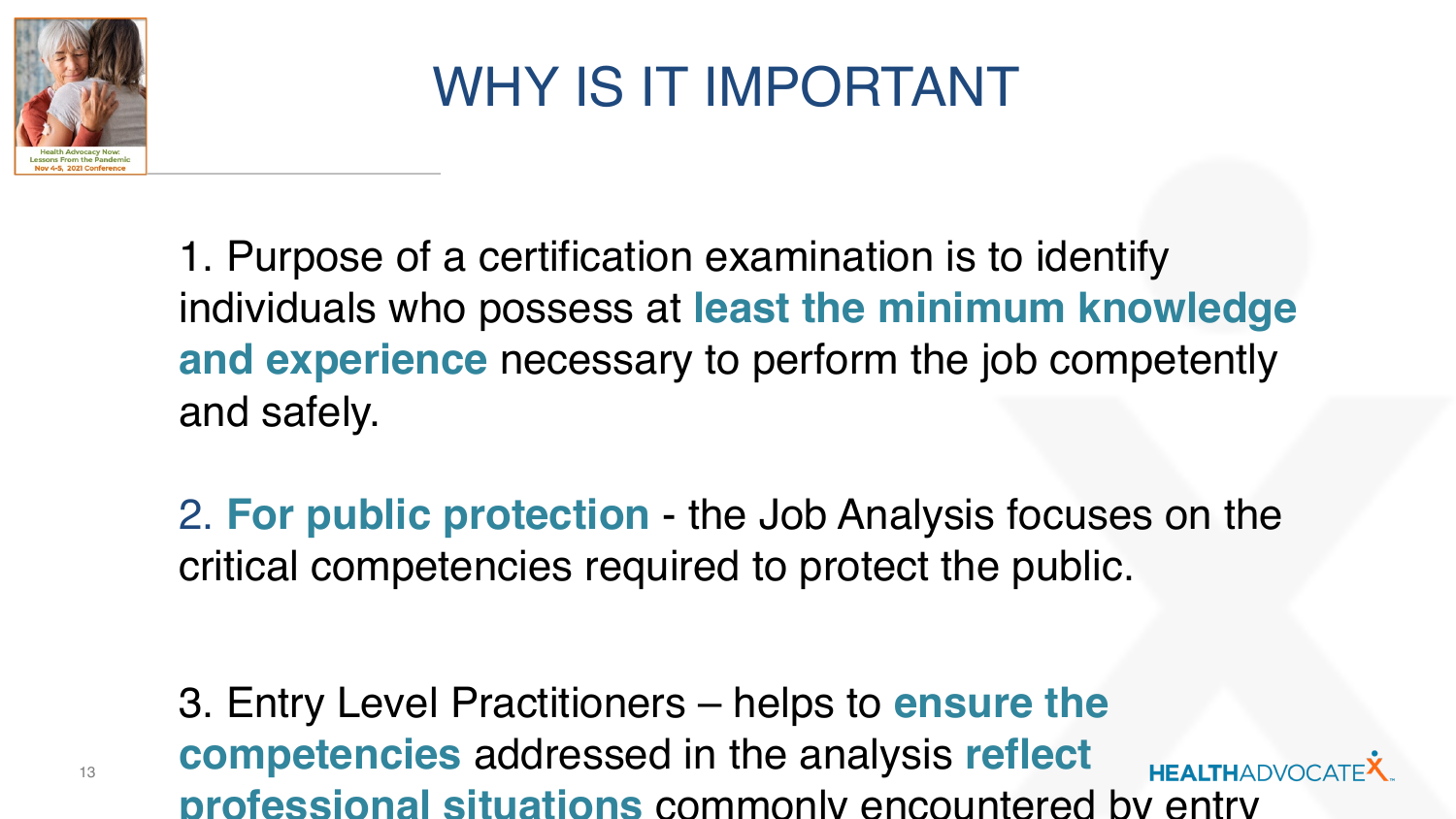

#### APPLICATION OF DATA

| <b>HUMAN RESOURCES</b>                                                                                                                        | <b>TALENT DEVELOPMENT</b>                                                              | <b>CERTIFICATION/</b><br><b>LICENSURE</b>                                                              |
|-----------------------------------------------------------------------------------------------------------------------------------------------|----------------------------------------------------------------------------------------|--------------------------------------------------------------------------------------------------------|
| Job Descriptions and<br><b>Classifications</b><br>• Pre-employment tests<br>• Performance Management •<br>• Selection Tools<br>• Compensation | Training and Instructional<br>System Design and<br>Configuration<br>Knowledge Transfer | <b>Examination Blueprint</b><br><b>Test Development</b><br><b>Exam Preparation</b><br><b>Materials</b> |

• Compensation Management

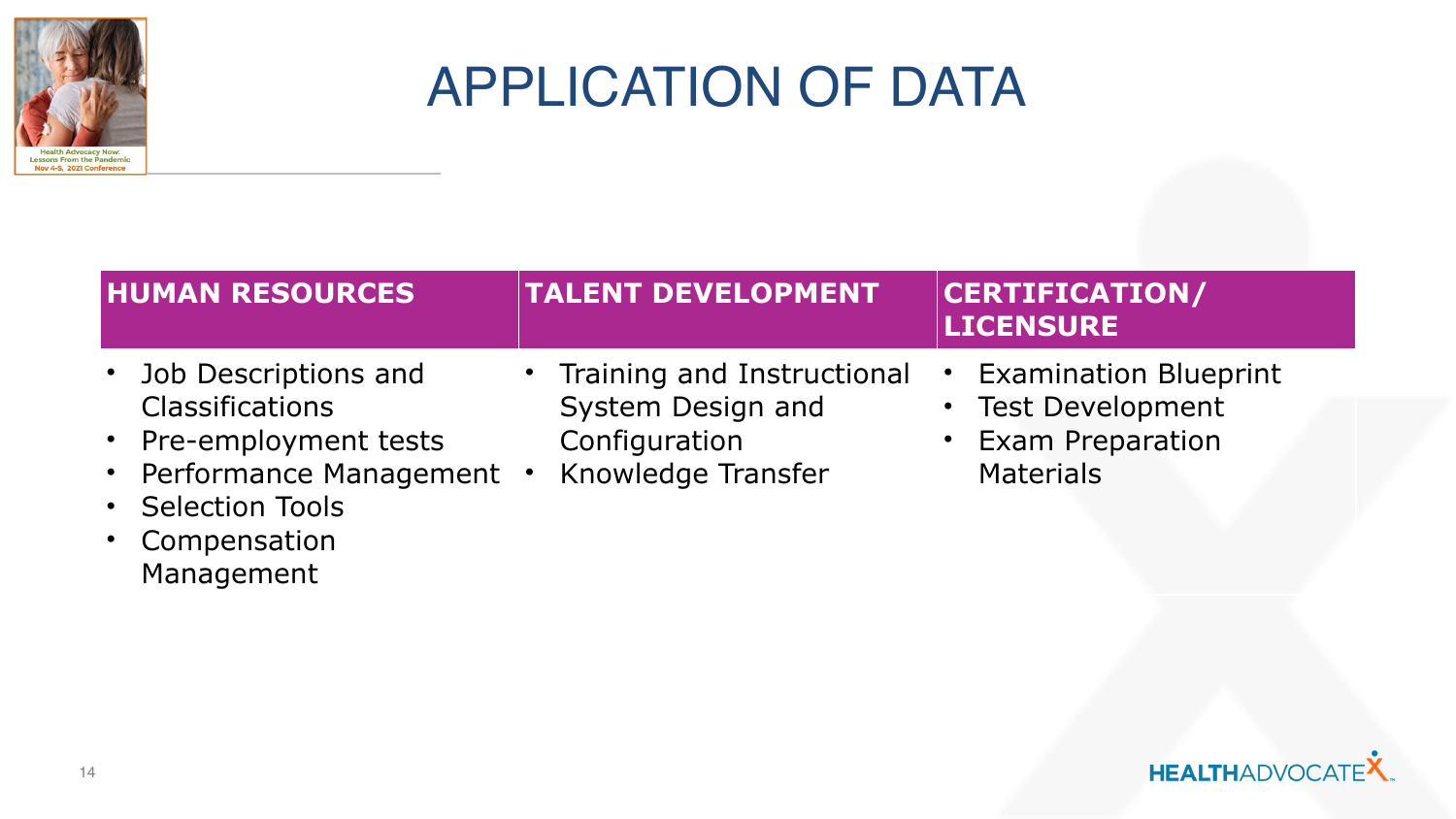

#### APPLICATION OF DATA

| <b>Patient and Health Advocate Practice</b><br>Settings                               | O <sub>0</sub> |
|---------------------------------------------------------------------------------------|----------------|
| Agency of organization serving specific populations                                   |                |
| Consultant or consulting services firm                                                |                |
| Medical environment (Hospital, Post-Acute, Rehab, Long Term<br>Care, PT/OT, Home Care |                |
| Private business providing patient advocacy services                                  |                |
| Solo entrepreneur in independent practice                                             |                |
| her: Academic institutions, employee assistance programs, insurance, military VA,     | $\overline{7}$ |

**HEALTHADVOCATEX** 

*©PACB – Job Analysis Study 2021*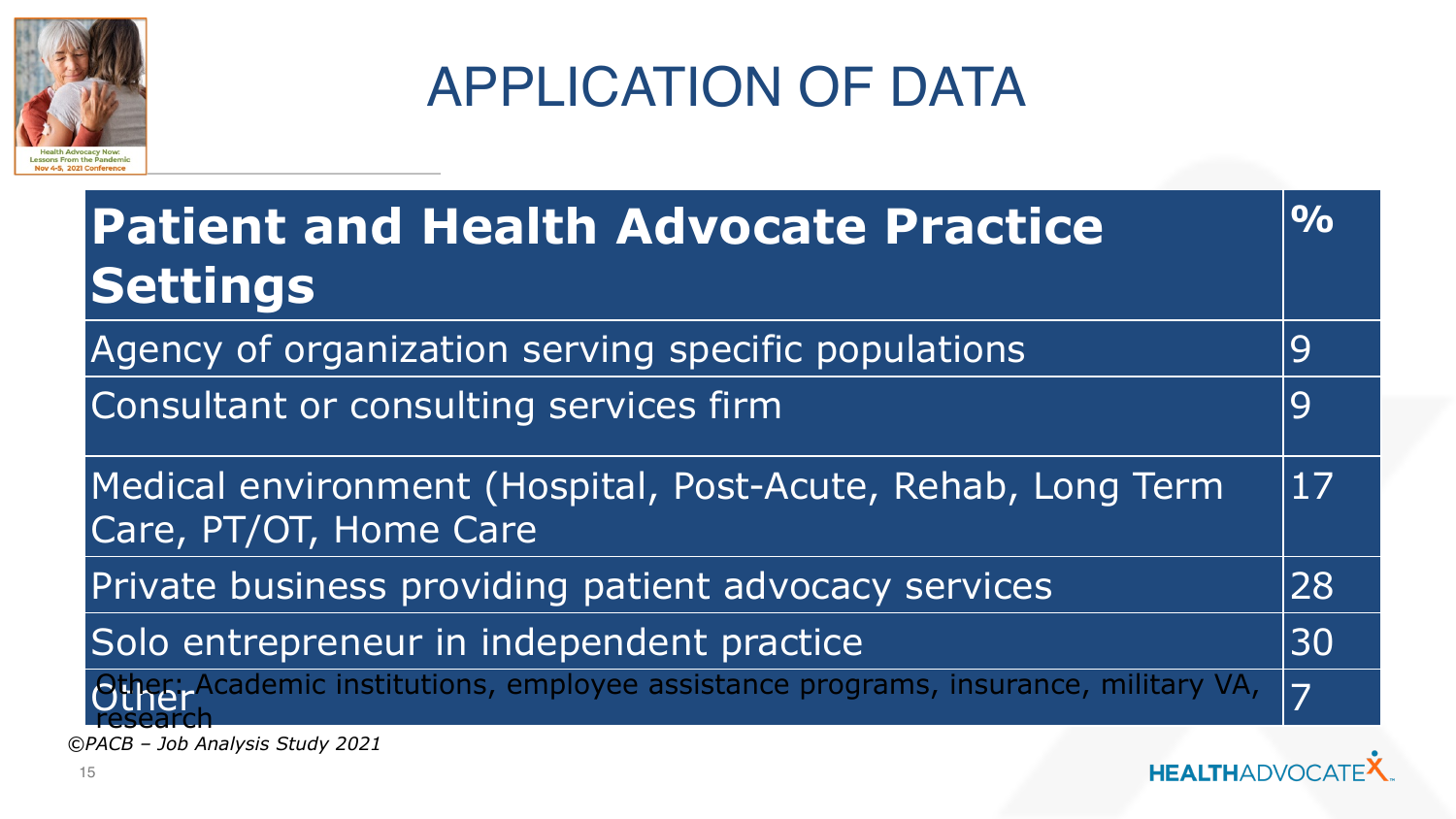

## TOP AREAS OF PRACTICE

- 1. Decision Support
- 2. Care Management
- 3. Elder/Geriatrics
- 4. Transition of Care
- 5. Insurance
- 6. Mental/Behavioral
- 7. Ethics
- 8. Medical Guidance
- 9. Cancer
- 10. Patient Safety
- 11. Billing
- 12. Neurological/Dementia
- 13. End of Life
- 14. Uninsured
- 15. Rare Diseases
- 16. Life Care

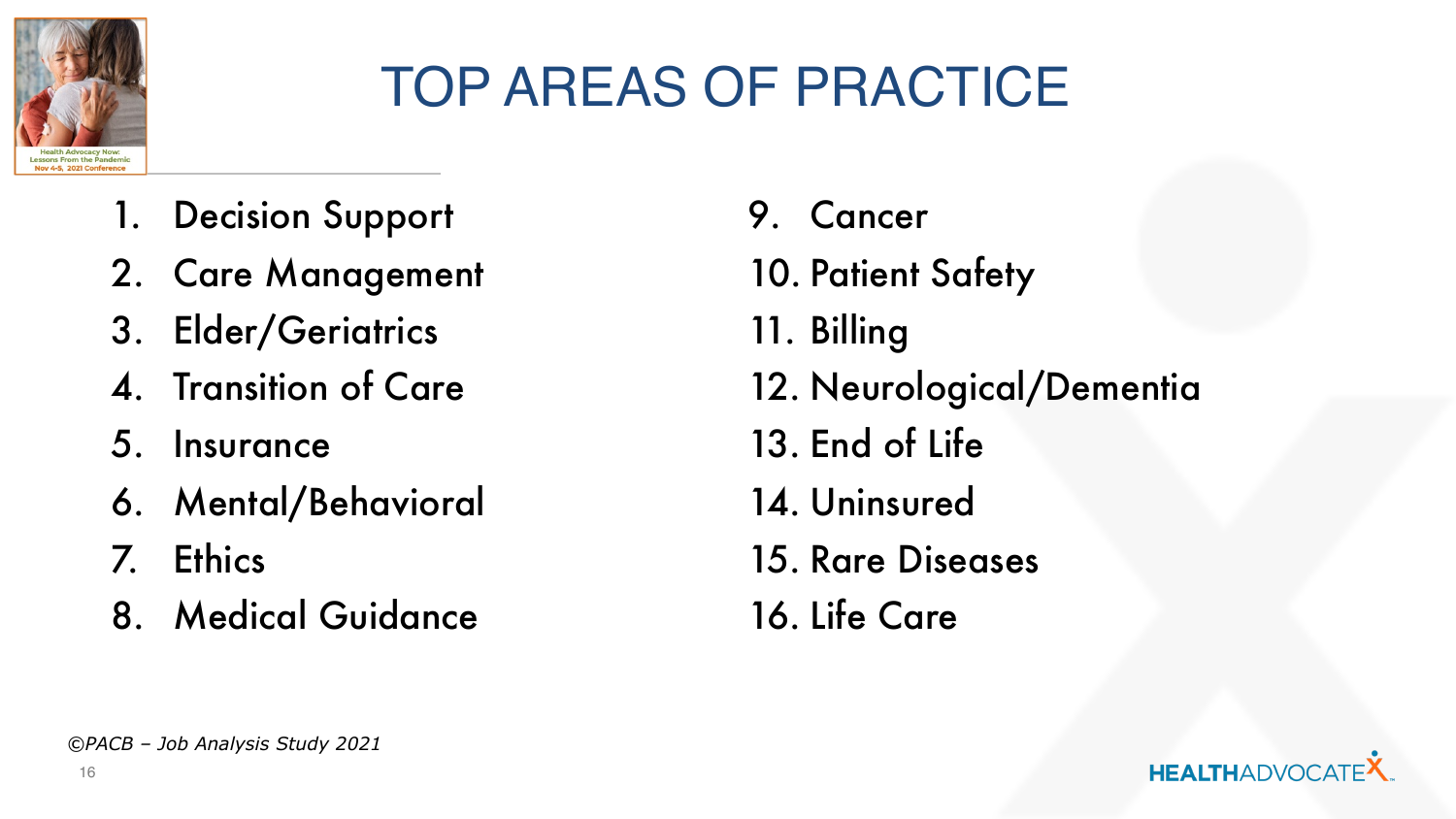

## Breakout Sessions

- Summarize conversation for article to be published
- Have fun!
- Meet new people